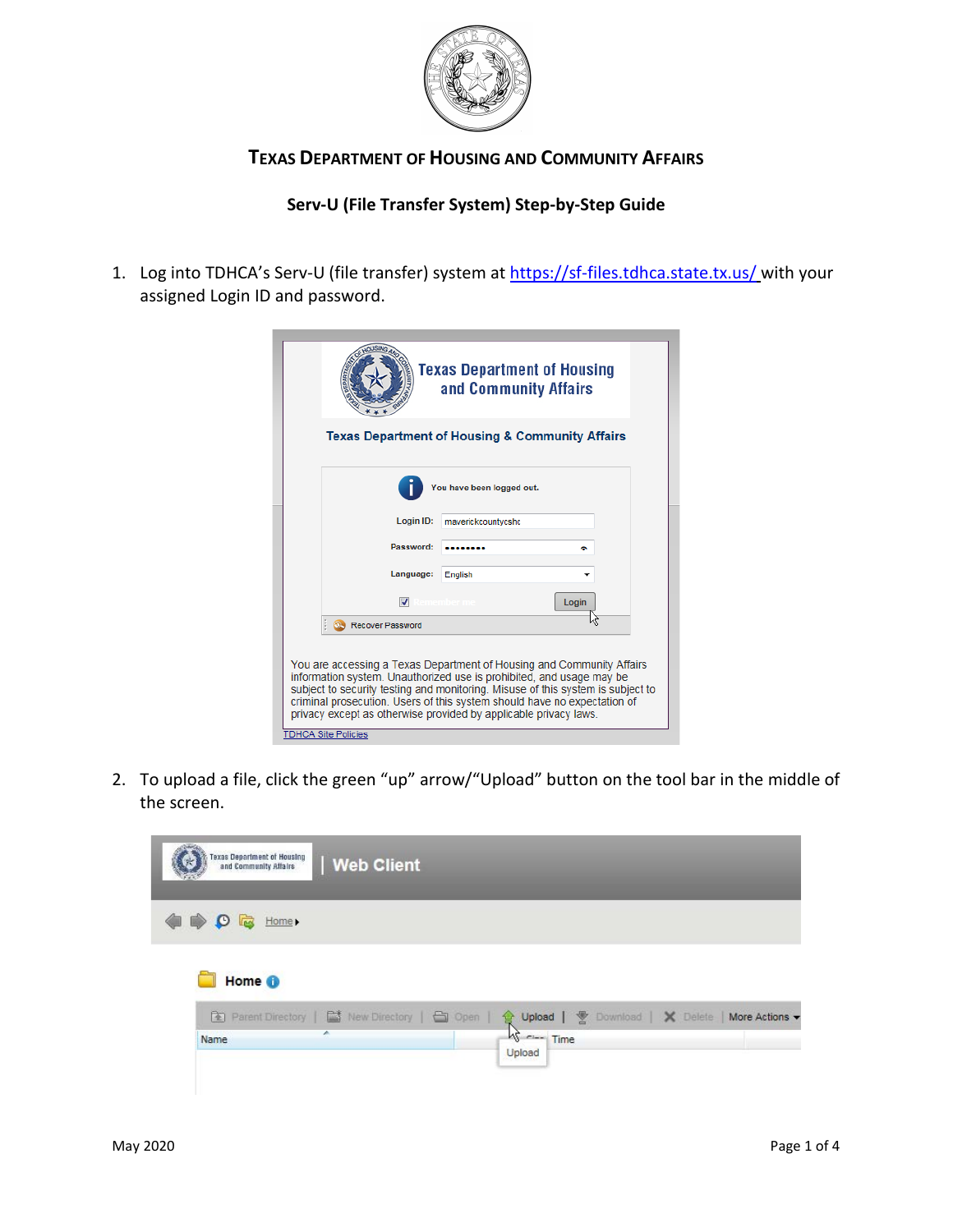3. An "Upload" pop-up screen will appear. Click the "Browse…" button to locate your file.



4. Click on the file so that a pathway appears in the "File Path:" field. Then hit the "Upload" button on the right.

| <b>O</b> Upload                                                  |        |               |
|------------------------------------------------------------------|--------|---------------|
| File Path:<br>C:\Users\glaing\Desktop\Book1.xlsx                 | Browse | <b>Upload</b> |
| Some browsers may not allow the upload of files larger than 4GB. |        | Close         |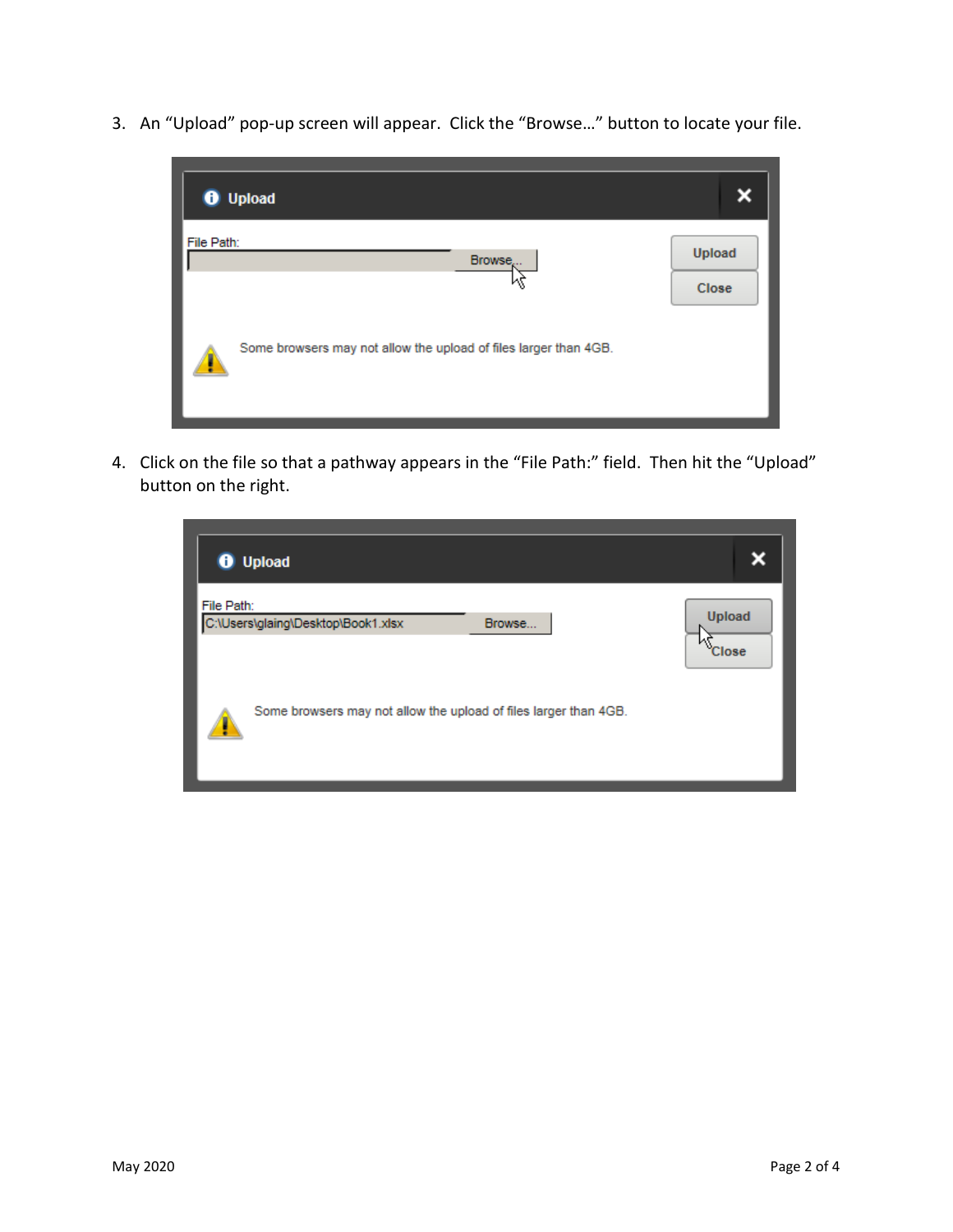5. You will know your file uploaded successfully if you see it displayed in the greyed out screen behind the "Upload" pop-up window. Click the "Close" button.

| Texas Department of Housing<br>and Community Affairs<br>  Web Client      |        |
|---------------------------------------------------------------------------|--------|
| O Q Home                                                                  |        |
| Home <sup>O</sup>                                                         |        |
| Re Parent Directory   New Directory<br>□ Open   含 Upload   零 Download   ※ |        |
| <b>Name</b><br>Size Time                                                  |        |
| 图 Book1.xlsx<br>13.4 KB 5/13/2020 1:48:36 PM                              |        |
|                                                                           |        |
| <b>O</b> Upload                                                           |        |
| File Path:<br>Browse                                                      | Upload |
|                                                                           | Close  |
| Some browsers may not allow the upload of files larger than 4GB.          |        |

6. Your uploaded file(s) will appear listed under the "Home" folder:

| <b>Texas Department of Housing</b><br>  Web Client<br>and Community Affairs |                                                                                    |
|-----------------------------------------------------------------------------|------------------------------------------------------------------------------------|
| <b>O B</b> Home                                                             |                                                                                    |
| Home <sup>6</sup>                                                           |                                                                                    |
|                                                                             | The Parent Directory   ■ New Directory   ■ Open   會 Upload   予 Download   X Delete |
| ×<br>Name                                                                   | Size Time                                                                          |
| 图 Book1.xlsx                                                                | 13.4 KB 5/13/2020 1:48:36 PM                                                       |